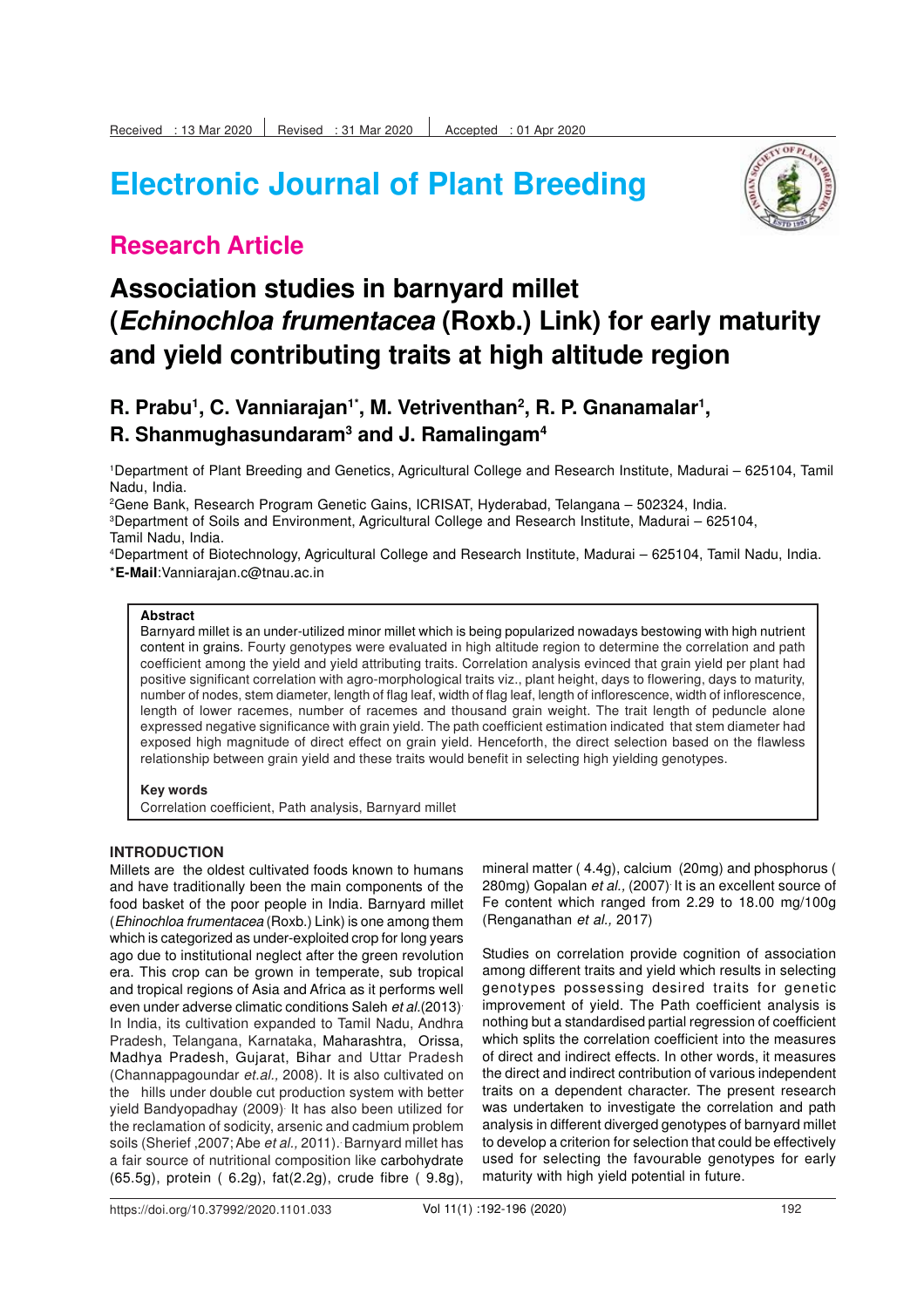Fourty germplasm accessions including 17 ICRISAT germplasm along with two check varieties MDU 1 and CO (Kv) 2 were used for the study. These genotypes were resourced from International, National Research Institutions and State Agricultural University and Colleges (**Table 1**). The local check varieties have good grain yield, widely cultivated by rainfed millet farmers in the state of Tamil Nadu, India.. The experiment was conducted in the hilly region during summer 2019 at Idukki, Kerala which has latitude of 10.02 North and longitude of 77.35 East and the average rainfall of 1082 mm with average temperature of 21.9<sup>0</sup> C. The study utilized the experimental design of RBD (Randomized Block Design) with two replications. A single row of plants with 3 m length along with the spacing on 30 x 15 cm was maintained for each

|  |  | Table1. Details of germplasm used for the study |  |  |
|--|--|-------------------------------------------------|--|--|
|--|--|-------------------------------------------------|--|--|

genotype as intra row and inter row spacing. Thinning and gap filling was carried out at the 20<sup>th</sup> day of sowing to maintain optimum population. Adequate irrigation and recommended fertilizer application was provided in time with proper crop management. The data were recorded for seventeen traits which contain days to flowering, days to maturity, plant height, number of nodes, length of internodes, number of basal tillers, stem diameter, flag leaf length, width of flag leaf, length of inflorescence, width of inflorescence, length of lower racemes, length of peduncle, number of racemes, Single ear head weight, Thousand grain weight and grain yield per plant. The data on the quantitative characters were recorded based on the descriptors of IPGRI (1983). All the statistical analysis was done by utilizing TNAUSTAT software.

| SI.No | <b>Genotypes</b> | Origin/Parentage                         | <b>Source</b>                        |  |  |  |  |  |
|-------|------------------|------------------------------------------|--------------------------------------|--|--|--|--|--|
| 1     | <b>ACM 110</b>   | India                                    |                                      |  |  |  |  |  |
| 2     | <b>ACM 161</b>   | India                                    |                                      |  |  |  |  |  |
| 3     | <b>ACM 295</b>   | India                                    |                                      |  |  |  |  |  |
| 4     | <b>ACM 331</b>   | India                                    | Department of Plant Breeding and     |  |  |  |  |  |
| 5     | <b>ACM 333</b>   | India                                    | Genetics, Agricultural College and   |  |  |  |  |  |
| 6     | ACM-15-343       | A cross derivative from ACM cultures     | Research Institute, Madurai          |  |  |  |  |  |
| 7     | ACM-15-353       | A cross derivative from ACM cultures     |                                      |  |  |  |  |  |
| 8     | GECH 10          | India                                    | All India Co-ordinated Small Millets |  |  |  |  |  |
| 9     | GECH 15          | India                                    | Improvement Project, Bengalore.      |  |  |  |  |  |
| 10    | $IEc - 52$       | India                                    |                                      |  |  |  |  |  |
| 11    | IEc - 167        | India                                    |                                      |  |  |  |  |  |
| 12    | $IEc - 568$      | India                                    |                                      |  |  |  |  |  |
| 13    | $IEc - 166$      | India                                    |                                      |  |  |  |  |  |
| 14    | $IEc - 672$      | India                                    |                                      |  |  |  |  |  |
| 15    | $IEc - 82$       | India                                    |                                      |  |  |  |  |  |
| 16    | $IEc - 109$      | India                                    |                                      |  |  |  |  |  |
| 17    | $IEc - 107$      | India                                    | ICRISAT, Hyderabad                   |  |  |  |  |  |
| 18    | $IEc - 108$      | India                                    |                                      |  |  |  |  |  |
| 19    | $IEc - 386$      | India                                    |                                      |  |  |  |  |  |
| 20    | $IEc - 385$      | India                                    |                                      |  |  |  |  |  |
| 21    | $IEc - 356$      | India                                    |                                      |  |  |  |  |  |
| 22    | $IEc - 350$      | India                                    |                                      |  |  |  |  |  |
| 23    | $IEc - 391$      | India                                    |                                      |  |  |  |  |  |
| 24    | $IEc - 71$       | India                                    |                                      |  |  |  |  |  |
| 25    | $IEc - 296$      | India                                    |                                      |  |  |  |  |  |
| 26    | $IEc - 396$      | India                                    |                                      |  |  |  |  |  |
|       |                  |                                          | Department of Millets, Tamil Nadu    |  |  |  |  |  |
| 27    | T <sub>5</sub>   | India                                    | Agricultural University, Coimbatore  |  |  |  |  |  |
| 28    | M1               |                                          |                                      |  |  |  |  |  |
| 29    | M <sub>2</sub>   |                                          |                                      |  |  |  |  |  |
| 30    | M <sub>3</sub>   |                                          |                                      |  |  |  |  |  |
| 31    | M <sub>5</sub>   |                                          | Department of Plant Breeding and     |  |  |  |  |  |
| 32    | M12              |                                          | Genetics, Agricultural College and   |  |  |  |  |  |
| 33    | M18              |                                          | Research Institute, Madurai          |  |  |  |  |  |
| 34    | M27              | Mutant lines of Co (KV)-2 Variety, India |                                      |  |  |  |  |  |
| 35    | M28              |                                          |                                      |  |  |  |  |  |
| 36    | M36              |                                          |                                      |  |  |  |  |  |
| 37    | M37              |                                          |                                      |  |  |  |  |  |
| 38    | M38              |                                          |                                      |  |  |  |  |  |
|       |                  |                                          | Department of Plant Breeding and     |  |  |  |  |  |
| 39    | $MDU - 1$        | India                                    | Genetics, Agricultural College and   |  |  |  |  |  |
|       |                  |                                          | Research Institute, Madurai          |  |  |  |  |  |
|       |                  |                                          | Department of Millets, Tamil Nadu    |  |  |  |  |  |
| 40    | Co (KV)-2        | India                                    | Agricultural University, Coimbatore  |  |  |  |  |  |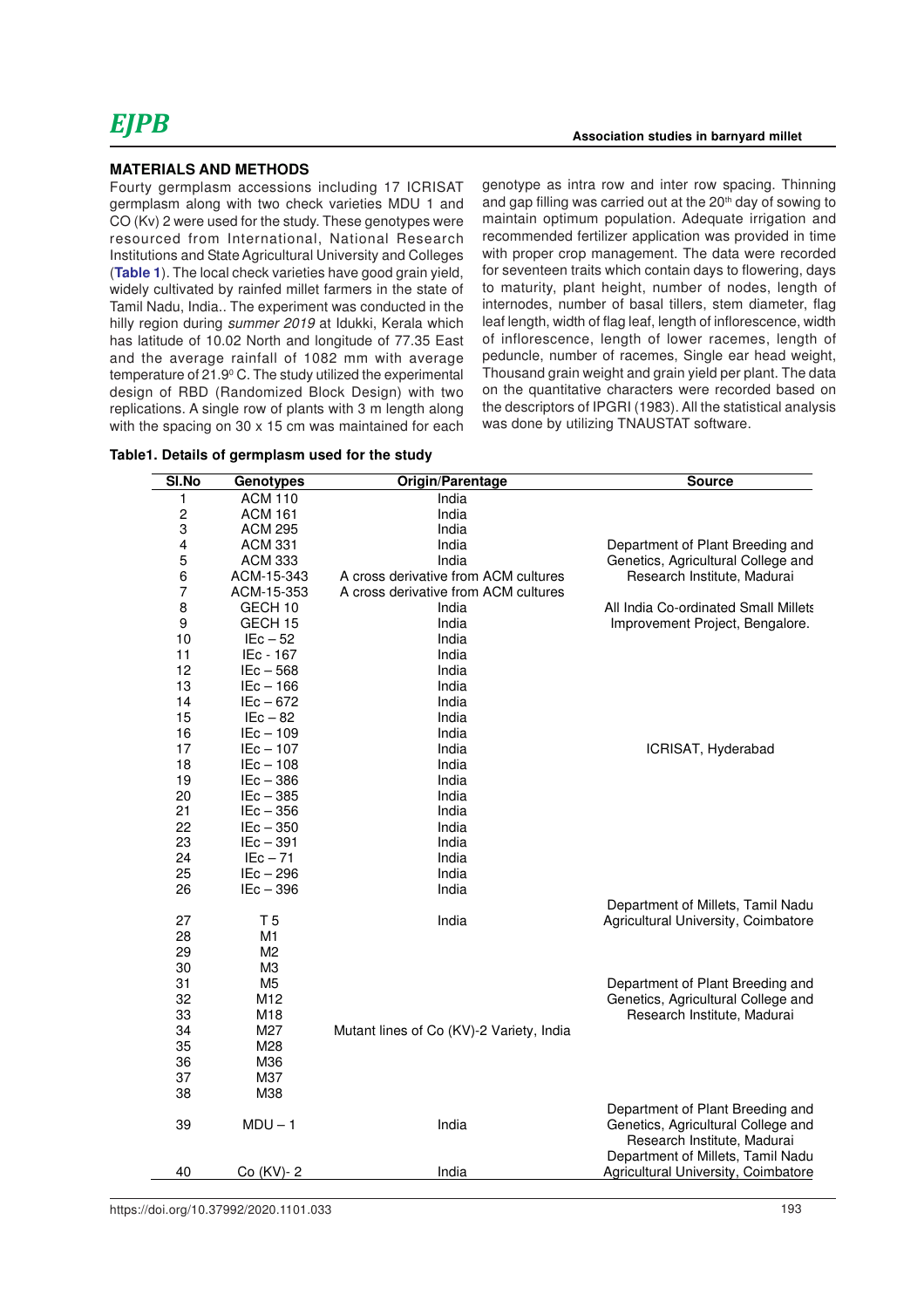The genotypic and phenotypic correlation coefficients estimated between grain yield per plant with all quantitative traits are illustrated in **Table 2**. In the present investigation, the genotypic correlation coefficients were higher than the phenotypic correlation coefficient for the characters studied as observed by Johnson et al. (1955). This is because of polygene governing the traits were similar and influence of environment for the trait expression might be minimal..

Grain yield performed highly positive significant correlation with plant height, days to flowering, days to maturity, number of nodes, stem diameter, length of flag leaf, width of flag leaf, length of inflorescence, width of inflorescence, number of racemes and single ear head weight (**Table 2**). The highest yield was with width of flag leaf (0.8926) followed by number of racemes (0.8805), stem diameter (0.8715), days to maturity (0.8027), days to flowering (0.7934), single ear head weight (0.785), number of nodes (0.7653), length of flag leaf (0.704), width of inflorescence (0.7039), plant height (0.7002) and length of lower racemes (0.3263) implying the attention to these traits in yield enhancement of barnyard millet. Similar results were also reported by Arunachalam et al. (2012); Gupta et al. (2009); Upadhaya et al. (2014); Sood et al, (2015); Joshi et al. (2015) and Arya et al. (2017) in barnyard millet.

Days to flowering and days to maturity demonstrated highly significant positive genetic association with grain yield, which hinted that selecting late maturity genotypes could fruit in better yield improvement. It has similarity with the findings of Arunachalam et al., (2012) who concluded that the early maturing germplasm in barnyard millet were poor yielders and vice versa. This was supported by the investigation of Sood et al., (2016) too.

**Table 2.Phenotypic (above diagonal) and genotypic (below diagonal) Correlation coefficient matrix between 17 biometric traits in 40 germplasm of high altitude region.**

| ΝN          | LON        | NBT       | SD         | LFL        | WFL         | LOI        | WOI        | LLR        | LOP         | <b>NOR</b> | TGW        | <b>SEW</b> | GY/P       |
|-------------|------------|-----------|------------|------------|-------------|------------|------------|------------|-------------|------------|------------|------------|------------|
| $0.8574**$  | $0.3704*$  | 0.0742    | $0.7546**$ | $0.7079**$ | $0.7547**$  | 0.8885**   | $0.7705**$ | $0.3109*$  | $-0.184$    | $0.8085**$ | 0.2145     | $0.6864**$ | $0.6721**$ |
| $0.88**$    | $0.2767*$  | $-0.141$  | 0.8836**   | $0.7289**$ | $0.8261**$  | $0.7397**$ | $0.6857**$ | $0.3231*$  | $-0.475$    | $0.887**$  | $0.3673*$  | $0.8586**$ | $0.784**$  |
| $0.8844**$  | 0.2201     | $-0.132$  | $0.8955**$ | $0.7403**$ | $0.808**$   | $0.7475**$ | $0.6861**$ | $0.3646*$  | $-0.515$    | $0.8806**$ | $0.376*$   | $0.8476**$ | $0.7884**$ |
|             | 0.1287     | $-0.099$  | $0.8427**$ | $0.639**$  | $0.7592**$  | $0.708**$  | $0.64***$  | 0.2365     | $-0.448$    | $0.7969**$ | 0.2472     | $0.8087**$ | 0.7385**   |
| 0.1644      |            | $-0.149$  | 0.216      | $0.3818**$ | $0.2877*$   | $0.4392**$ | $0.3719*$  | 0.2039     | 0.1109      | 0.2208     | 0.0837     | 0.2002     | 0.2254     |
| $-0.108$    | $-0.2698$  |           | $-0.252$   | $-0.078$   | $-0.198$    | $-0.006$   | 0.0076     | $-0.01$    | $0.3501*$   | $-0.141$   | $-0.235$   | $-0.191$   | $-0.182$   |
| 0.8885**    | 0.2645     | $-0.2487$ |            | $0.7009**$ | $0.8593**$  | $0.6597**$ | $0.6824**$ | $0.3729*$  | $-0.616$    | $0.8835**$ | $0.3911**$ | $0.8524**$ | 0.8373**   |
| $0.7015**$  | $0.3843**$ | $-0.1611$ | $0.7969**$ |            | $0.7704**$  | $0.7542**$ | $0.7236**$ | $0.3879**$ | $-0.291$    | $0.765**$  | 0.1844     | $0.6127**$ | $0.6513**$ |
| $0.8129**$  | $0.3441*$  | $-0.2643$ | $0.9357**$ | $0.8405**$ |             | $0.6819**$ | $0.6847**$ | 0.2955     | $-0.402$    | $0.8791**$ | 0.2409     | $0.7263**$ | $0.8259**$ |
| $0.7481**$  | $0.4393**$ | $-0.0187$ | $0.694**$  | $0.8041**$ | $0.7404**$  |            | $0.7561**$ | $0.3665*$  | $-0.069$    | $0.7153**$ | 0.2581     | $0.5748**$ | $0.5342**$ |
| $0.7707**$  | $0.4537**$ | $-0.0228$ | $0.7974**$ | $0.8545**$ | $0.83**$    | $0.865**$  |            | $0.5439**$ | $-0.156$    | $0.7252*$  | 0.2301     | $0.5417**$ | $0.6046**$ |
| $0.3434*$   | 0.3685*    | $-0.0868$ | 0.4864**   | $0.5472**$ | $0.3502*$   | $0.5152**$ | $0.6049**$ |            | $-0.102$    | $0.3218*$  | $0.2876*$  | 0.2136     | 0.2522     |
| $-0.4709**$ | 0.1122     | $0.3722*$ | $-0.644**$ | $-0.3165*$ | $-0.4577**$ | $-0.0806$  | $-0.2145$  | $-0.2087$  |             | $-0.432**$ | $-0.397**$ | $-0.584**$ | $-0.549**$ |
| $0.8435**$  | 0.2597     | $-0.138$  | $0.9313**$ | $0.8112**$ | $0.9613**$  | $0.741**$  | $0.8536**$ | $0.4371**$ | $-0.439**$  |            | $0.2968*$  | $0.7682**$ | $0.8502**$ |
| 0.2656      | 0.1005     | $-0.2765$ | $0.4404**$ | 0.199      | $0.2784*$   | 0.2581     | 0.2375     | $0.3247*$  | $-0.4433**$ | $0.3169*$  |            | 0.2543     | 0.2019     |
| $0.8374**$  | 0.2193     | $-0.219$  | $0.8951**$ | $0.6497**$ | $0.7911**$  | $0.5938**$ | $0.6417**$ | $0.3011*$  | $-0.599**$  | $0.7821**$ | 0.2687     |            | $0.7732**$ |

Significant at 5 % (0.275) Significant at 1 % (0.381) Degrees of freedom - 38

**DF** – Days to Flowering, **DM** – Days to Maturity, **GY\_P** – Grain Yield per Plant, **LFL** – Length of Flag Leaf, **LLR** - Length of Inflorescence; **LON** – Length of Node; **LOP** – Length of Peduncle; **NBT** – Number of Basal Tillers; **NN** – Number of Nodes; **NOR** – Number of Racemes; **PH** – Plant Height; **SD** – Stem Diameter; **SEW** – Single Ear head Weight; **TGW** – Thousand Grain Weight; **WFL** – Width of Flag Leaf; **WOI** – Width of Inflorescence

The characters such as length of nodes (0.2557) and thousand grain weight (0.2148) explicit non-significant positive correlation with grain yield. Whereas, the trait number of basal tillers showed non-significant negative association. Moreover, a significant negative companion with grain yield recorded by length of peduncle (-0.5672). These results are in accordance with the findings of Mahto et al, (2000) and Gowda et al. (2008) in finger millet.

Path coefficient analysis as outlined by Dewey and Lu (1959) was carried out to split the correlation coefficients in to measure the direct and indirect effects. The estimated coefficients were then categorized as negligible, low, moderate, high and very high based on the scales suggested by Lenka and Mishra (1973). Among the traits studied (**Table 3**), stem diameter was observed to have maximum direct effect on yield (1.4738) followed by number of racemes (0.7177) indicating that selection based on these traits could result in better yield (Prakash and Vanniarajan,2015). The characters length of inflorescence (0.1284), days to maturity (0.1262), and length of nodes (0.1166) exhibited low direct effects towards grain yield. The remaining traits showed negligible scale of direct effects on yield announcing that indirect effects of associated characters played major role on grain yield as the genotypic correlation exhibited high positive significance for majority of the traits. The residue value 0.3943 explains that 61 percent of total variability of grain yield has been accounted through this study.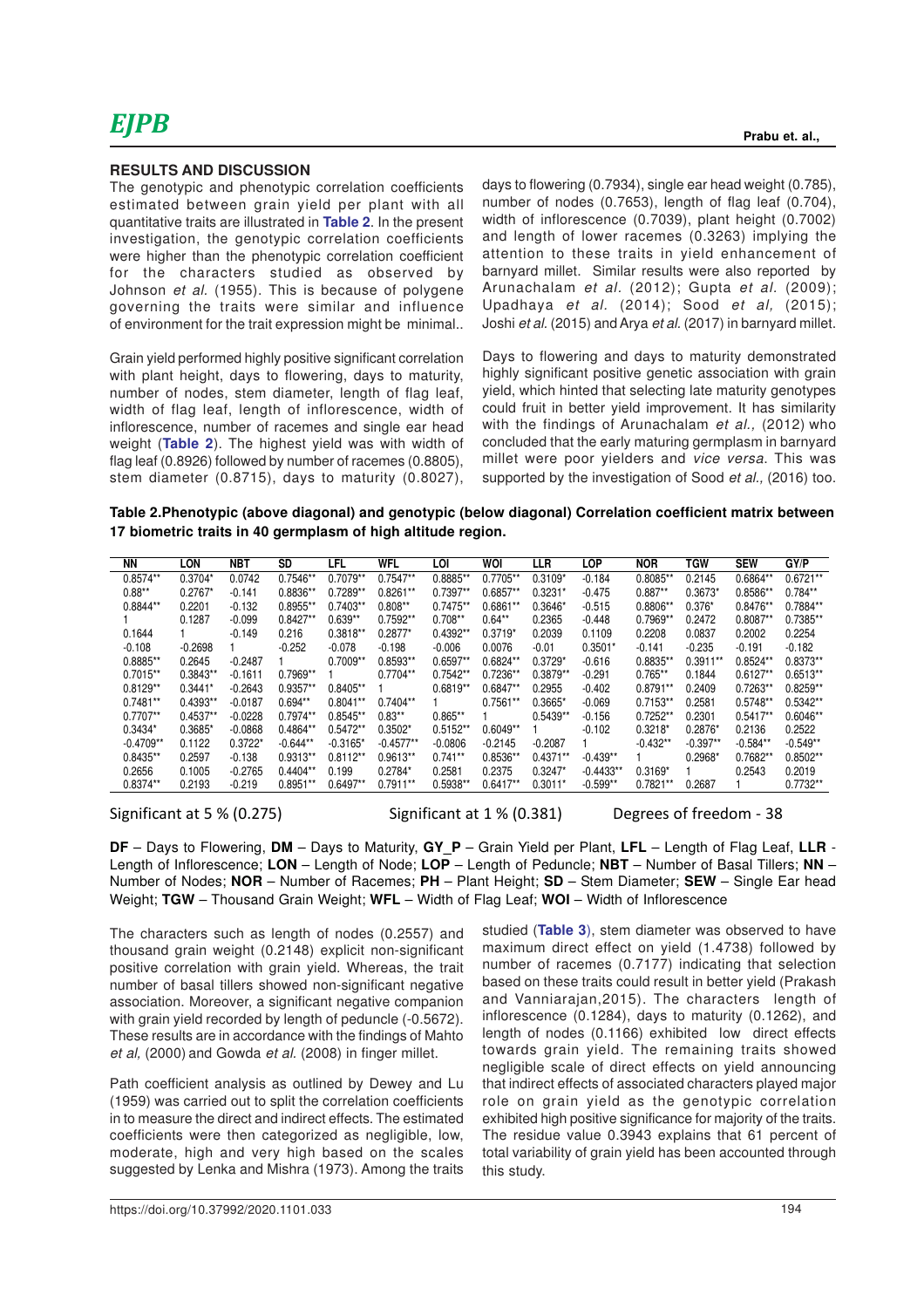## *EJPB* **Prabu et. al.,**

| Table 3. Path coefficient matrix expressing direct and indirect effects for 17 traits in 40 germplasm of high |  |  |
|---------------------------------------------------------------------------------------------------------------|--|--|
| altitude region                                                                                               |  |  |

|                   | Direct and Indirect effects for the characters |           |           |           |           |            |                   |           |            |           |            |           | Geneotypic |            |           |            |                          |
|-------------------|------------------------------------------------|-----------|-----------|-----------|-----------|------------|-------------------|-----------|------------|-----------|------------|-----------|------------|------------|-----------|------------|--------------------------|
| <b>Characters</b> | PH                                             | DF        | <b>DM</b> | <b>NN</b> | LON       | <b>NBT</b> | SD                | LFL       | <b>WFL</b> | LOI       | <b>WOI</b> | LLR       | LOP        | <b>NOR</b> | TGW       | <b>SEW</b> | correlation<br>with GY/P |
| PH                | $-0.0733$                                      | 0.1081    | $-0.0836$ | $-0.3077$ | 0.0402    | $-0.0015$  | .2059             | $-0.0901$ | $-0.5052$  | 0.1168    | 0.0517     | $-0.1252$ | 0.0279     | 0.6112     | $-0.077$  | $-0.198$   | $0.7002**$               |
| DF                | $-0.0628$                                      | 0.1262    | 0.095     | -0.3151   | 0.035     | 0.0051     | .363              | $-0.0923$ | $-0.5442$  | 0.0977    | 0.0443     | $-0.1119$ | 0.0672     | 0.6488     | $-0.1306$ | $-0.2417$  | 0.7934**                 |
| DM                | $-0.0626$                                      | 0.1225    | -0.098    | -0.3175   | 0.0266    | 0.005      | .395 <sup>·</sup> | $-0.0934$ | $-0.5391$  | 0.0986    | 0.0444     | $-0.1261$ | 0.0734     | 0.6467     | $-0.1333$ | $-0.2397$  | $0.8027**$               |
| <b>NN</b>         | $-0.0653$                                      | 0.1151    | $-0.09$   | $-0.3458$ | 0.0192    | 0.0035     | .3095             | $-0.0839$ | $-0.4929$  | 0.096     | 0.0433     | $-0.089$  | 0.0647     | 0.6054     | $-0.0901$ | $-0.2344$  | 0.7653**                 |
| LON               | $-0.0253$                                      | 0.0379    | $-0.0224$ | $-0.0568$ | 0.1166    | 0.0087     | 0.3898            | $-0.046$  | $-0.2087$  | 0.0564    | 0.0255     | $-0.0956$ | $-0.0154$  | 0.1864     | $-0.0341$ | $-0.0614$  | 0.2557                   |
| NB <sub>1</sub>   | $-0.0034$                                      | $-0.0199$ | 0.0152    | 0.0373    | $-0.0315$ | $-0.0323$  | $-0.3666$         | 0.0193    | 0.1602     | $-0.0024$ | $-0.0013$  | 0.0225    | $-0.0512$  | $-0.0991$  | 0.0939    | 0.061      | $-0.1978$                |
| <b>SD</b>         | $-0.06$                                        | 0.1167    | $-0.0928$ | -0.3072   | 0.0308    | 0.008      | .4738             | $-0.0953$ | $-0.5673$  | 0.0891    | 0.0448     | $-0.1261$ | 0.0886     | 0.6684     | $-0.1495$ | $-0.2506$  | $0.8715**$               |
| LFL               | $-0.0553$                                      | 0.0975    | $-0.0766$ | $-0.2425$ | 0.0448    | 0.0052     | .1745             | $-0.1196$ | $-0.5096$  | 0.1032    | 0.048      | $-0.1419$ | 0.0435     | 0.5822     | $-0.0675$ | $-0.1819$  | $0.704**$                |
| <b>WFL</b>        | $-0.0611$                                      | 0.1133    | $-0.087$  | $-0.2811$ | 0.0401    | 0.0085     | .379              | $-0.1005$ | -0.6063    | 0.095     | 0.0466     | $-0.0908$ | 0.0629     | 0.6899     | $-0.0945$ | $-0.2214$  | 0.8926**                 |
| LOI               | $-0.0667$                                      | 0.096     | $-0.0753$ | $-0.2587$ | 0.0512    | 0.0006     | .0229             | $-0.0962$ | $-0.449$   | 0.1284    | 0.0486     | $-0.1336$ | 0.0111     | 0.5318     | $-0.0876$ | $-0.1662$  | $0.5574**$               |
| WOI               | $-0.0676$                                      | 0.0997    | $-0.0775$ | $-0.2665$ | 0.0529    | 0.0007     | .1753             | $-0.1022$ | $-0.5033$  | 0.111     | 0.0562     | $-0.1569$ | 0.0295     | 0.6127     | $-0.0806$ | $-0.1796$  | $0.7039**$               |
| LLR               | $-0.0354$                                      | 0.0545    | $-0.0476$ | $-0.1187$ | 0.043     | 0.0028     | 0.7168            | $-0.0654$ | $-0.2123$  | 0.0661    | 0.034      | $-0.2593$ | 0.0287     | 0.3137     | $-0.1102$ | $-0.0843$  | $0.3263*$                |
| LOP               | 0.0149                                         | $-0.0617$ | 0.0523    | 0.1628    | 0.0131    | $-0.012$   | $-0.9492$         | 0.0378    | 0.2775     | $-0.0104$ | $-0.012$   | 0.0541    | -0.1375    | $-0.3152$  | 0.1505    | 0.1678     | $-0.5672**$              |
| <b>NOR</b>        | $-0.0625$                                      | 0.1141    | $-0.0883$ | $-0.2916$ | 0.0303    | 0.0045     | .3726             | $-0.097$  | $-0.5829$  | 0.0951    | 0.0479     | $-0.1133$ | 0.0604     | 0.7177     | $-0.1076$ | $-0.2189$  | 0.8805**                 |
| TGW               | $-0.0166$                                      | 0.0486    | $-0.0385$ | $-0.0918$ | 0.0117    | 0.0089     | 0.649             | $-0.0238$ | $-0.1688$  | 0.0331    | 0.0133     | $-0.0842$ | 0.061      | 0.2275     | $-0.3394$ | $-0.0752$  | 0.2148                   |
| <b>SEW</b>        | $-0.0519$                                      | 0.109     | $-0.0839$ | $-0.2896$ | 0.0256    | 0.0071     | .3193             | $-0.0777$ | $-0.4797$  | 0.0762    | 0.036      | $-0.0781$ | 0.0824     | 0.5613     | $-0.0912$ | $-0.2799$  | $0.785**$                |

#### **Residual value – 0.3943**

The figures indicated in dark represent the direct effects for the corresponding characters

**DF** – Days to Flowering, **DM** – Days to Maturity, **GY\_P** – Grain Yield per Plant, **LFL** – Length of Flag Leaf, **LLR** - Length of Inflorescence; **LON** – Length of Node; **LOP** – Length of Peduncle; **NBT** – Number of Basal Tillers; **NN** – Number of Nodes; **NOR** – Number of Racemes; **PH** – Plant Height; **SD** – Stem Diameter; **SEW** – Single Ear head Weight; **TGW** – Thousand Grain Weight; **WFL** – Width of Flag Leaf; **WOI** – Width of Inflorescence

Based on the correlation and path analysis, the main yield contributing characters in barnyard millet are plant height, days to flowering, days to maturity, number of nodes, stem diameter, length of flag leaf, width of flag leaf, length of inflorescence, width of inflorescence, length of lower racemes, number of racemes and thousand grains weight. The traits stem diameter and number of racemes had high direct positive effect on grain

#### **REFERENCES**

- Abe, T., Fukami, M. and Ogasawara, M. 2011. Effect of hymexazole (3-hydroxy-5-methylisoxazole) on cadmium stress and accumulation in Japanese millet (Echinochloa frumentacea Link). Journal of Pesticide Science. **36**(1): 48-52.
- Arunachalam, P.,Vanniarajan, C. and Nirmalakumari, A. 2012. Consistency of barnyard millet (Echinochloa frumentacea) genotypes for plant height, duration and grain yield over Environments. Madras Agricultural Journal. **99**(1-3): 11-13.
- Arya, R., Bhatt, A., Kumar, V. and Singh, D. P. 2017. Correlation analysis of some growth, yield and quality parameters of barnyard millet (Echinochloa frumentacea (Roxb.) Link) Germplasm. Journal of Pharmacognosy and Phytochemistry. **6**(5): 1426- 1429.
- Bandyopadhyay, B. B. 2009. Yield Variation and Associated Changes in Relationship of component Characters of a Cold Sensitive Finger Millet Genotype in Subsequent Generation. Indian J. Agric. Res. **43**: 32-36.

yield resulting selection based on these traits could be benefited for crop improvement programme.

#### **ACKNOWLEDGEMENT**

The authors are much grateful to ICRISAT, Hyderabad, Telangana for providing seed materials of barnyard millet germplasm accessions for research purpose.

- Channappagoudar, B. B., Hiremath, S. M., Biradar, N. R., Koti, R. V. and Bharamagoudar, T. D. 2008. Influence of morpho-physiological and biochemical traits on the productivity of barnyard millet. Karnataka Journal of Agricultural Sciences, 20(3).
- Dewey, D. R. and Lu, K. A. 1959. Correlation and Path-Coefficient Analysis of Components of Crested Wheatgrass Seed Production 1. Agronomy journal. **51**(9): 515-518.
- Gopalan C, Ramasastri BV, Balasubramanian SC. 2007. Nutritive value of Indian foods, Hyderabad, NIN, ICMR.
- Gowda, J., Shet, R., Suvarna, M. and Somu, G. 2008. Genetic variability and correlation studies in interspecific crosses of finger millet [Eleusine coracana (L.) Gaertn.]. Crop. Res. **36**: 239-243.
- Gupta, A., Mahajan, V., Kumar, M. and Gupta, H. S. 2009.Biodiversity in the barnyard millet (Echinochloa frumentacea Link, Poaceae) germplasm in India. Genetic resources and crop evolution. 56(6): 883-889.